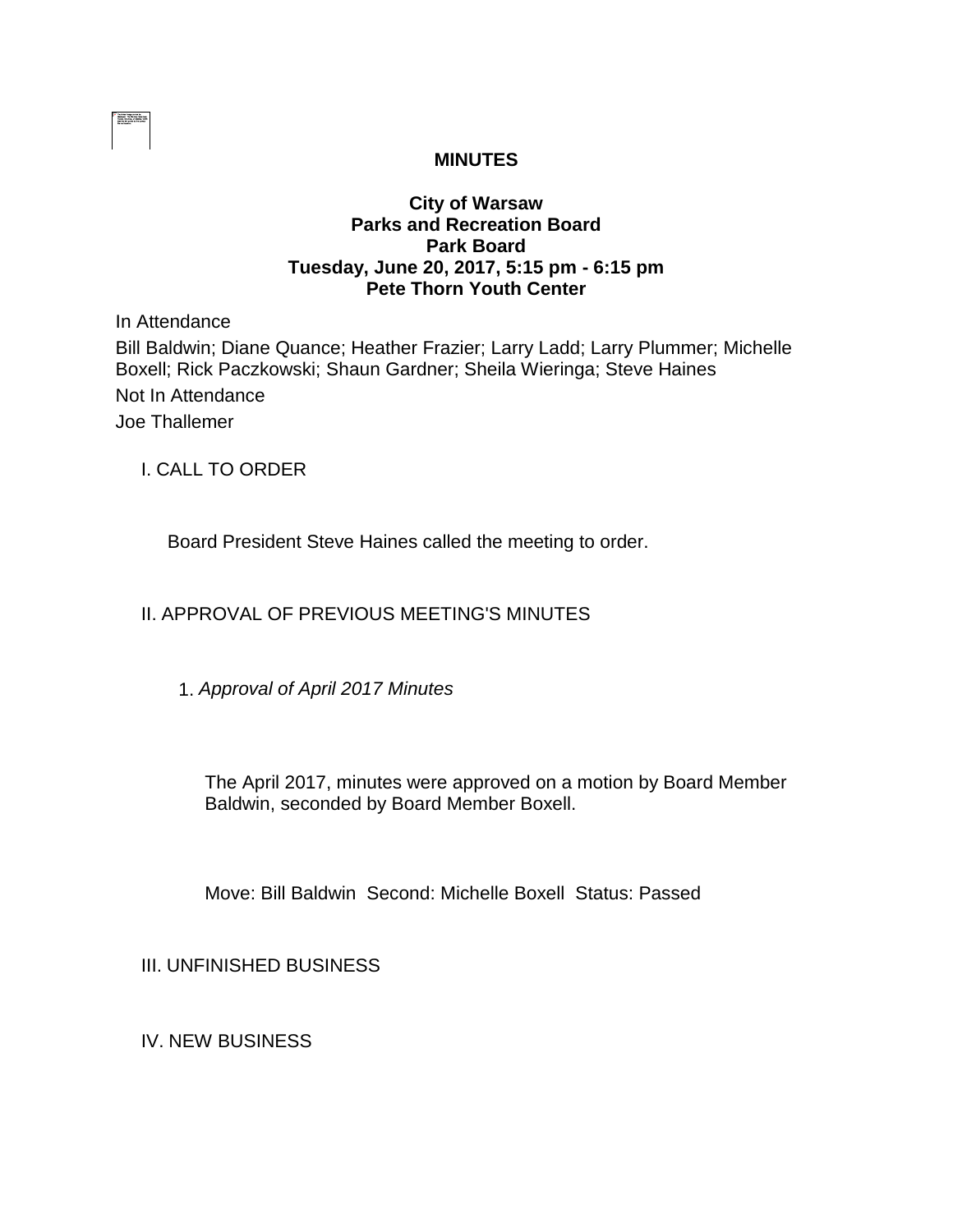#### 1. *Tony Elliott Memorial Sign Placement*

Superintendent Plummer advised he was contacted by Tony Elliott's wife and mother about the possibility of placing a plaque or monument in the parks to honor Tony. Plummer advised he personally knew Tony, who had raced all over the world, and was originally from Warsaw. Plummer continued by stating that Tony represented Warsaw with dignity. Plummer stated that due to his relationship with Tony, he wanted to stay neutral on the subject and asked the Board on how they would like to proceed.

Board President Haines advised that in the past they have shied away from requests for plaques/monuments being placed into the park due to not having set guidelines for them. Haines recommended that we table the subject for a month and form a committee to reach out to other park departments to see what guidelines they use.

Board Vice President Ladd questioned where the Elliott family would like the plaque placed and Plummer advised they had 2 ideal locations being either the bridge near Pike Lake or in Central Park for it to be more visible.

Initially, the Indiana Racing Memorial Association contacted the Mayor about the plaque. If it is approved, the Association will hold a ceremony where national race car drivers will attend to honor Tony and his accomplishments. Roughly about 150-200 people attend the event.

A motion to table the possibility of placing a plaque honoring Tony Elliott and creating a committee to look further into the matter was approved.

The committee will consist of Board Members Quance, Boxell, and Baldwin.

Move: Larry Ladd Second: Bill Baldwin Status: Tabled

2. Playground Audit **Shaun Gardner** Shaun Gardner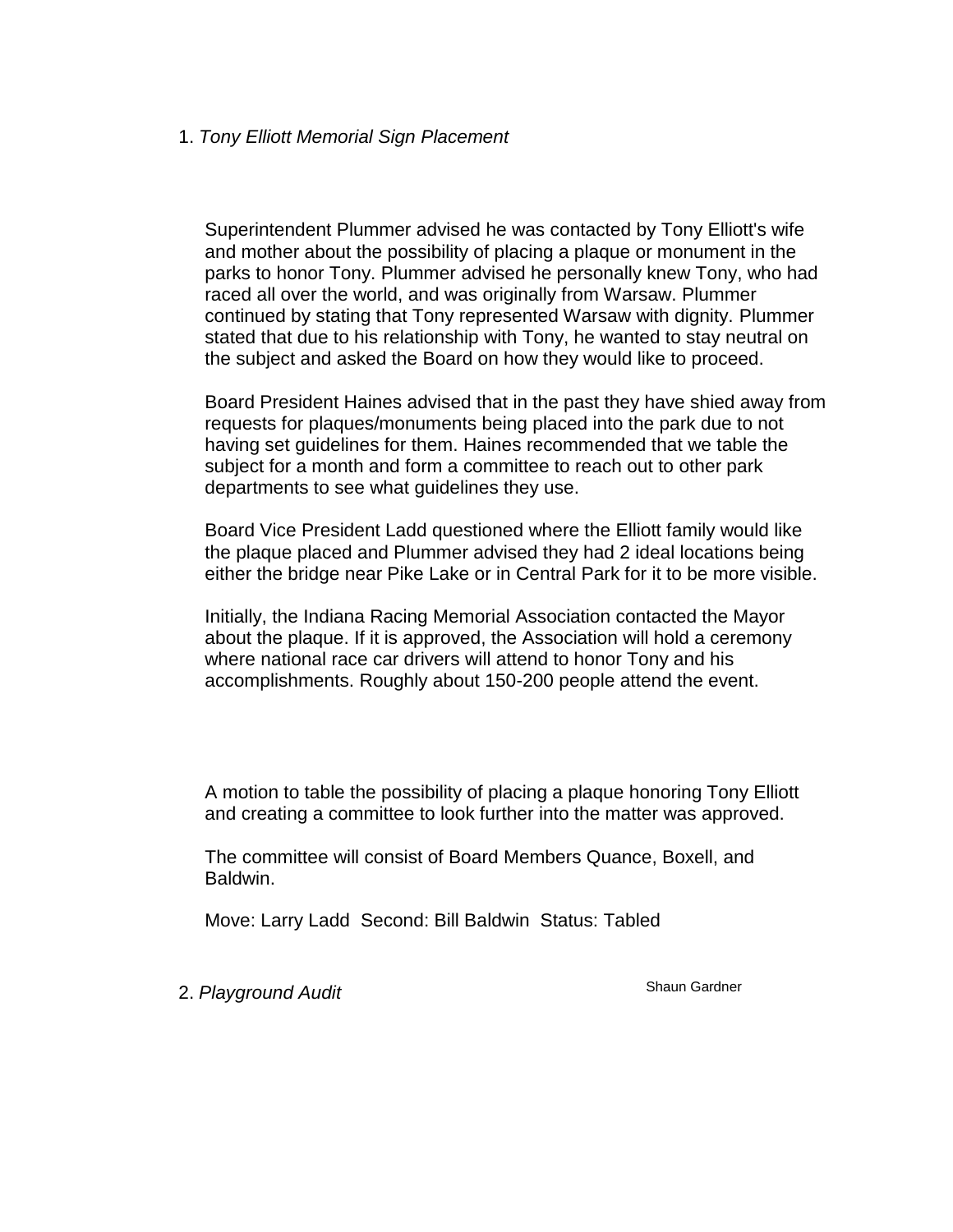Maintenance Director Shaun Gardner advised they had just completed playground audits and it appears that all equipment is safe to use with just some minor repairs needed. Gardner stated that the roughest playground equipment is located at Rarick Park. However, this is due to equipment misuse and vandalism.

3. **Recreation Update** Sheila Wieringa

Recreation Director Sheila Wieringa reviewed all the events which had occurred since the last park board meeting in April. She did mention that unfortunately, 2 events were cancelled due to lack of participation and those programs were the Donuts with Dads and the Bowling Tour. However, all other programs are flourishing and have a tremendous number of participants. Wieringa also reviewed upcoming events both in the Parks and Skate Park.

Despite not having headliners, the tribute bands had a tremendous turn out and had an amazing concert! Although initially concerned about the possibility of bad weather, it turned in our favor and was the perfect night for a concert!

4. 2018 Park Budgets

Superintendent Plummer reviewed the proposed Park Budget for 2018. He asked for the Boards approval on the 204,211, & 403 Park Budgets for 2018.

The 204, 211, & 403 Park Budget for 2018, was approved on a motion by Board Member Paczkowski, seconded by Board Member Boxell.

Move: Rick Paczkowski Second: Michelle Boxell Status: Passed

5. *Rick Paczkowski's Last Board Meeting*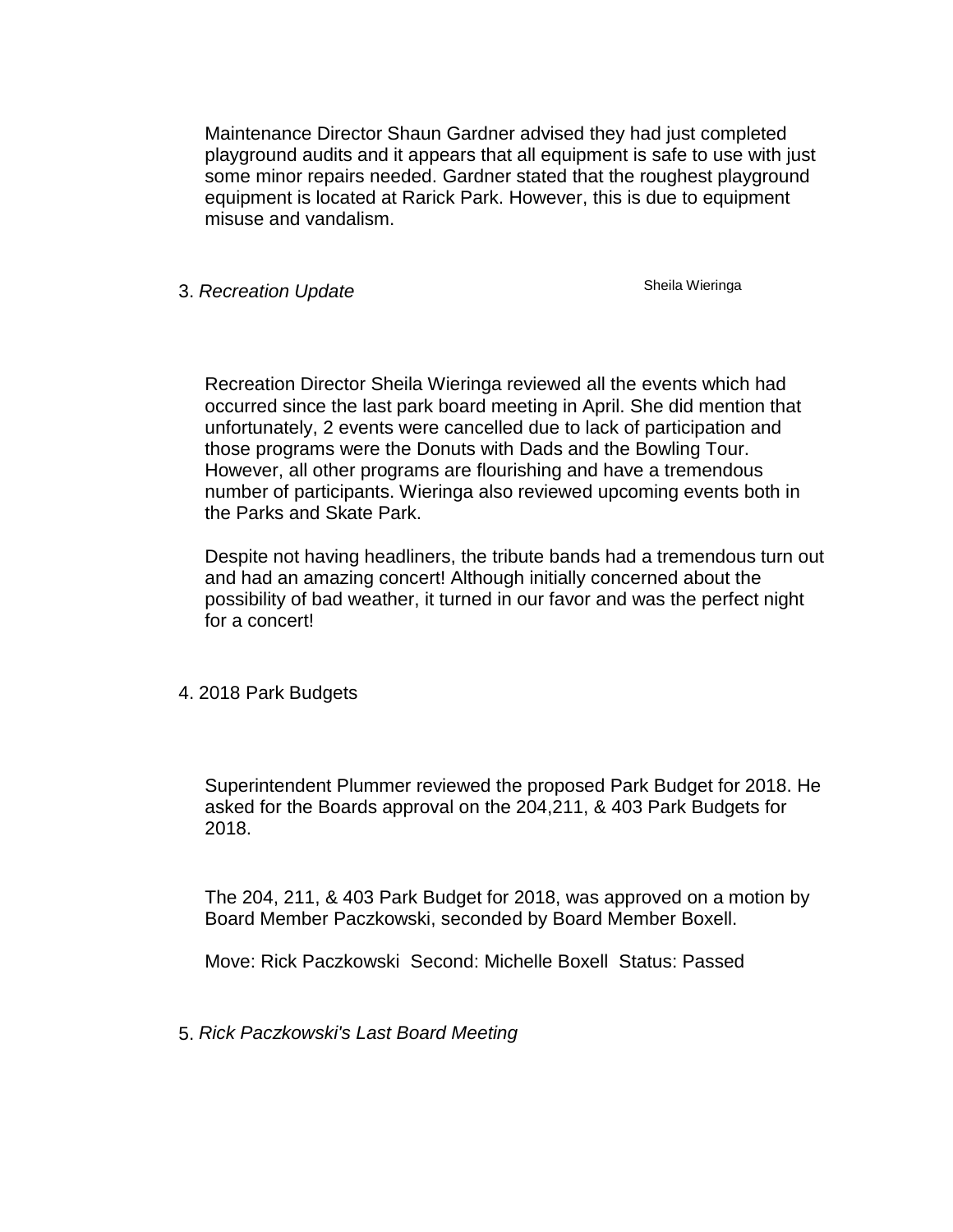Superintendent Plummer informed the Board that this meeting would be Board Member Rick Paczkowski's last meeting as a Park Board Member. Plummer thanked Board Member Paczkowski for his commitment to the Parks and his positive attitude and influence on park activities. Board Member Paczkowski will be greatly missed.

Board Member Paczkowski wanted Plummer and his staff to know that he is extremely proud of the City of Warsaw Parks Department, not only in how the parks themselves are maintained but in how the staff truly put their best efforts in their work on a daily basis.

#### V. OTHER MATTERS TO COME BEFORE THE BOARD

In other matter to come before the board, Plummer wanted to ask for the Board's permission to move money from our 445 account into our 360 account. Reason for this request was the money that was placed into the 445 account was for the possibility of being awarded the Stellar and OCRA Grants. Unfortunately, since we were not the recipients of those grants we would like to transfer the money to the 360 account. This account is the park's contractual account, meaning any contracted work (such as repair/rebuild of restrooms) can be taken from that specific account. If approved, the next step will be the getting approval from the Council.

The transfer of funds from the 445 account to the 360 account was approved on a motion by Board Member Baldwin, seconded by Board Member Ladd.

Move: Bill Baldwin Second: Larry Ladd Status: Passed

VI. MEETING REVIEW

VII. ADJOURNMENT

There being no further matters to come before the Board, the meeting was adjourned.